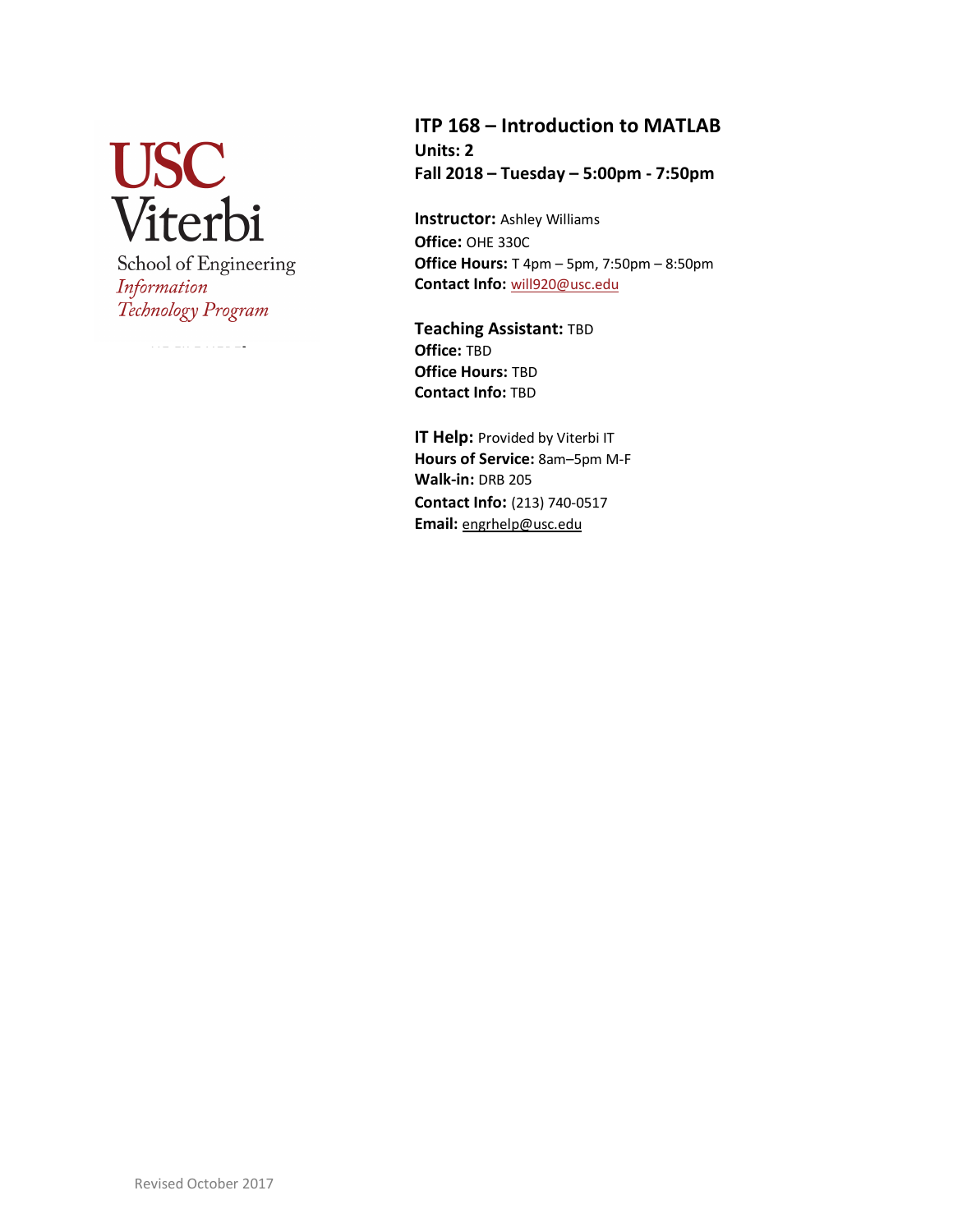### **Course Description**

Fundamentals of MATLAB: a high-performance numeric computation and visualization environment. Overview of linear algebra and matrix manipulation using 2-D and 3-D plotting routines; programming in MATLAB; basic numerical analysis

### **Learning Objectives**

Overview of MATLAB features; problem-solving methodology; arrays; use of files; functions and data structures; programming; plotting; solution of linear algebraic equations; statistics and probability; numerical methods for calculus and differential equations; and basics of symbolic methods; 2D and 3D visualization of scientific data

**Prerequisite(s):** None **Co-Requisite(s):** None **Concurrent Enrollment:** None **Recommended Preparation**: MATH 118x or MATH 125

#### **Course Notes**

All lecture slides and course content including homework and lab assignments will be posted to the course Blackboard page. Midterm and Final Examination are to be done by hand.

### **Technological Proficiency and Hardware/Software Required**

Students are expected to be able to perform the following tasks before the course begins:

- **Create a ZIP file that contains one or more files**
- **UnZIP a file that contains one or more files**
- **Submit files through Blackboard's submission page**
- **Install MATLAB software**

MATLAB is available for download at: https://software.usc.edu/

### **Required Readings and Supplementary Materials**

Students are required to purchase a zyBooks account for the duration of the semester. Readings will be posted to zyBooks and participation will be contingent upon completion of the readings and online exercises. Subscribe at http://zybooks.zyante.com using the specific code given in class.

Optional textbook: "Mastering MATLAB" Duane Hanselman, Bruce Littlefield. Pearson Education. ISBN: 9780136013303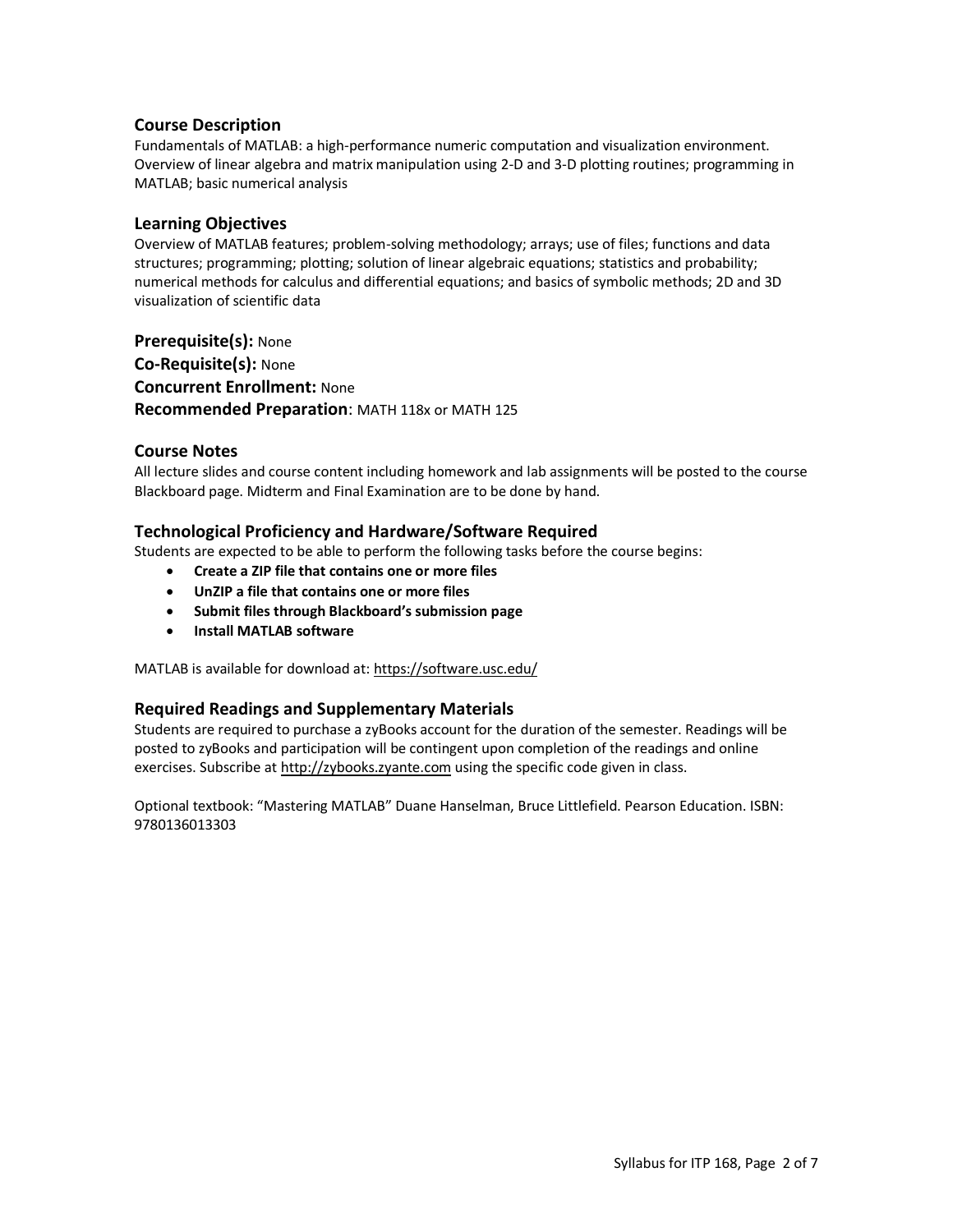### **Grading Breakdown**

You will be graded on the following

| <b>ITEM</b>                 | % of Grade |  |
|-----------------------------|------------|--|
| Lab Assignments             | 15         |  |
| <b>Homework Assignments</b> | 25         |  |
| Midterm Exam                | 25         |  |
| Final Exam                  | 30         |  |
| zyBooks Readings            | 5          |  |
|                             |            |  |
|                             |            |  |
| <b>TOTAL</b>                | 100        |  |

### **Grading Scale**

Course final grades will be determined using the following scale

A 93+ A- 90 - <93 B+ 87 - <90 B 83 - <87 B- 80 - <83  $C+ 77 - < 80$  $C = 73 - 577$ C- 70 - <73 D+ 67 - <70 D  $63 - 67$ D-  $60 - 63$ F <60

#### **Assignment Submission Policy**

Homework and lab assignments are to be submitted on Blackboard only. Any other form of submission to instructor, teaching assistant, or grader will not be counted. Only the last submission on Blackboard will be graded. Students will not be able to get points for any previous submissions regardless of whether the previous submissions were correct or on time.

Lab assignments are worth 2 points total and should be completed in class. Labs are due by midnight the day they are assigned. There are no makeup labs. The only exception is a medical/family emergency, provided the student notify the instructor and provide official documentation for the emergency.

Homework assignments are assigned at the end of the week and will be due one or two weeks after being assigned. The assignment sheet will have the due date listed. Homework will be accepted after the deadline with the following penalties:

- After due date/time up to 24 hours: -10% of total possible points for assignment
- 24 hours after due date/time up to 48 hours: -20% of total possible points for assignment
- 48 hours after due date/time up to 72 hours: -40% of total possible points for assignment
- 72 hours or more after due date/time: No credit for assignment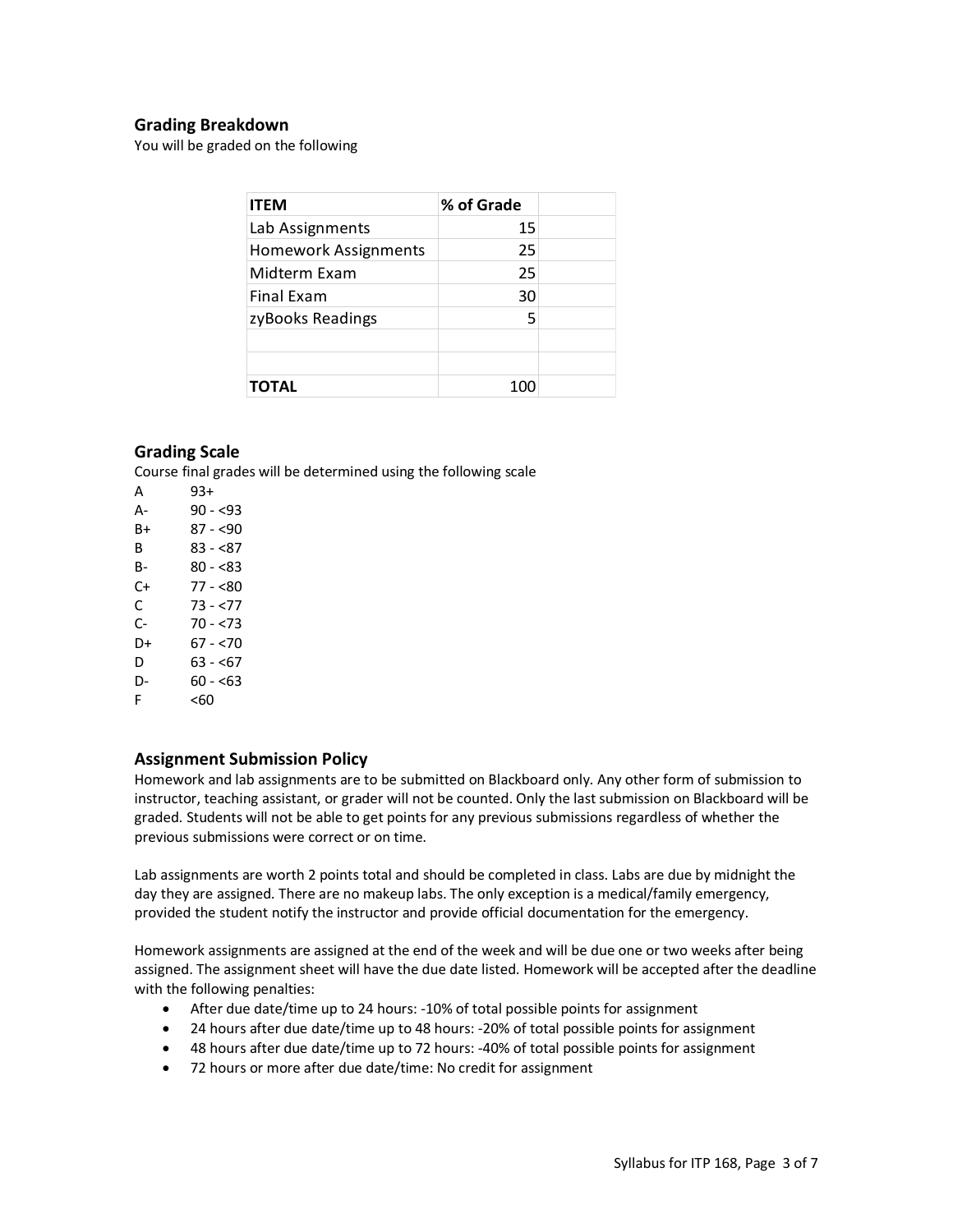Extensions for homework will only be granted for those students who have a medical/family emergency or illness resulting in an inability to complete the assignment on time. Students must provide official documentation.

### **Grading Timeline**

Grading of labs will be done by the end of the week on which the lab was assigned. Grading of homework will be done within one week of the deadline.

### **Additional Policies**

Students are expected to complete the zyBooks readings and activities by the end of the week on which they were assigned. The end of the week is Saturday at midnight. If a student has not completed all of the readings and activities, they will be given a participation grade based on the percentage they have completed.

Make-up policy for exams: To make up for a missed exam, the student must provide a satisfactory reason (as determined by the instructor) along with proper documentation. Make-up exams are generally only offered in medical or family emergency situations with the appropriate documentation.

Before logging off any ITP-owned computer (laptops, desktops in OHE 540, OHE 542, KAP 107, KAP 160, KAP 162, KAP 267) students must ensure that they have saved any work to either a USB drive or a service such as Dropbox. Any work saved to the computer will be erased after restarting the computer. ITP is not responsible for any work lost.

ITP offers Open Lab use for all students enrolled in ITP classes. These open labs are held beginning the second week of classes through the last week of classes. Hours are listed at: http://itp.usc.edu/labs/.

This course will make use of Piazza, an online discussion forum. Students will be invited to join the class discussion, but are not required to. Students may post questions, answer other student's questions, post anonymously, or post privately. Students are not allowed to post homework or lab code to Piazza publicly. Students may post homework or lab code privately on Piazza to instructors only. Any student caught posting homework or lab code on Piazza will be punished through SJACS.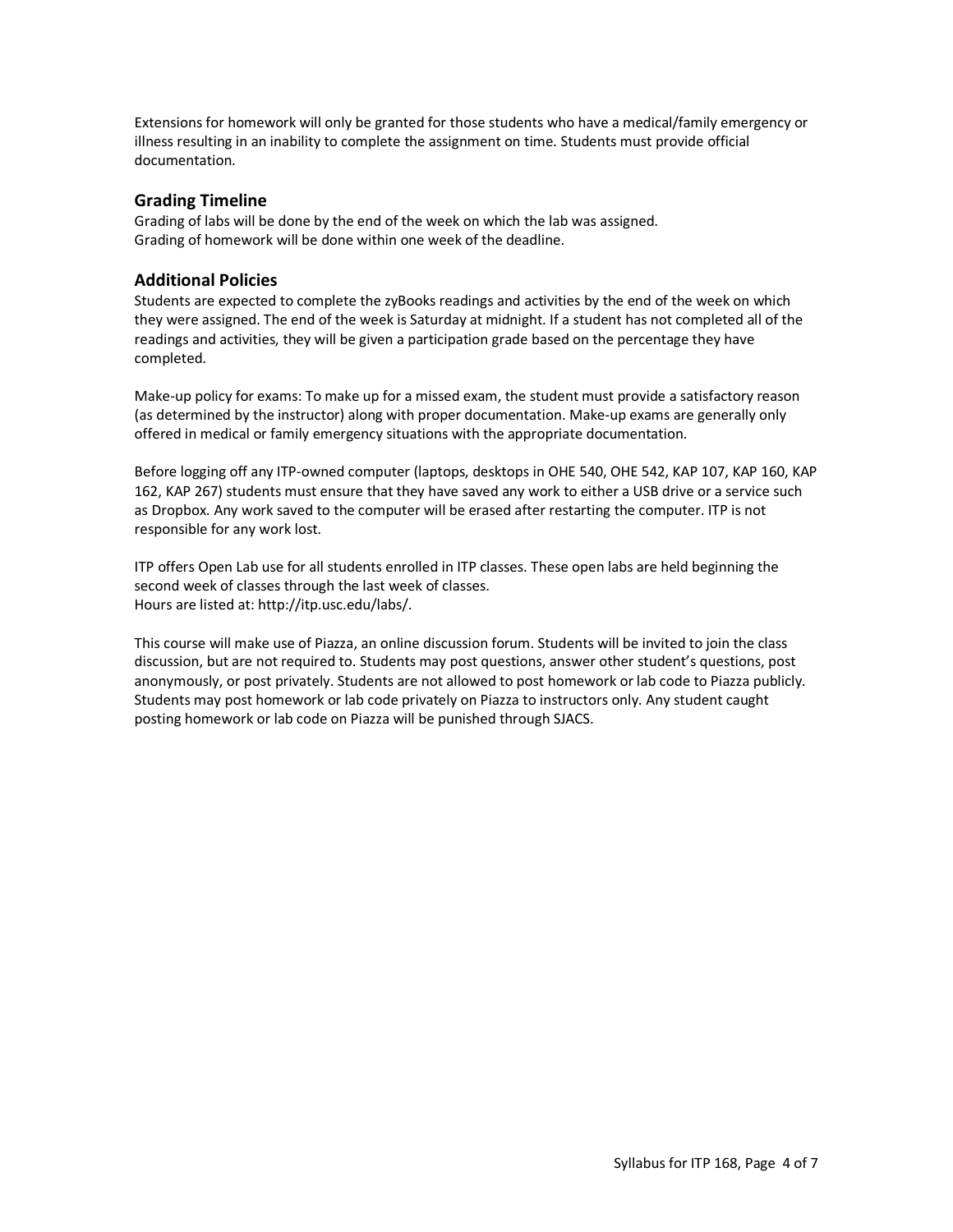# **Course Schedule: A Weekly Breakdown**

|              | <b>Topics/Daily Activities</b>                                                            | <b>Readings and</b><br><b>Homework</b> | <b>Deliverable/ Due Dates</b>                                                                                                                                                  |
|--------------|-------------------------------------------------------------------------------------------|----------------------------------------|--------------------------------------------------------------------------------------------------------------------------------------------------------------------------------|
| Week 1       | Part 1: Intro/Variables<br>Day 2: Algorithms / Arithmetic                                 | No Lab                                 | <b>Week 1 Reading Due</b>                                                                                                                                                      |
| Week 2       | Part 1: Vectorization<br>Part 2: Elementary Code Patters                                  | LP1<br><b>HW1 Assigned</b>             | <b>Week 2 Reading Due</b>                                                                                                                                                      |
| Week 3       | Part 1: Vector Functions<br>Part 2: Descriptive Statistics                                | LP <sub>2</sub><br><b>HW2 Assigned</b> | <b>Week 3 Reading Due</b><br><b>HW1 Due (1/26)</b>                                                                                                                             |
| Week 4       | Part 1: Conditionals<br>Part 2: Logic Arrays                                              | LP3<br><b>HW3 Assigned</b>             | <b>Week 4 Reading Due</b><br><b>HW2 Due (2/2)</b>                                                                                                                              |
| Week 5       | Part 1: Loops<br>Part 2: More Loops                                                       | LP4<br><b>HW4 Assigned</b>             | <b>Week 5 Reading Due</b><br><b>HW3 Due (2/9)</b>                                                                                                                              |
| Week 6       | Part 1: Cell Arrays/Strings<br>Part 2: Structures                                         | LP5<br><b>HW5 Assigned</b>             | <b>Week 6 Reading Due</b><br><b>HW4 Due (2/16)</b>                                                                                                                             |
| Week 7       | Part 1: File I/O<br>Part 2: Functions                                                     | LP <sub>6</sub><br><b>HW6 Assigned</b> | <b>Week 7 Reading Due</b><br><b>HW5 Due (2/23)</b>                                                                                                                             |
| Week 8       | Part 1: Midterm<br>Part 2: Halfway Review                                                 |                                        |                                                                                                                                                                                |
| Week 9       | Part 1: More Functions<br>Part 2: Debugging                                               | LP7<br><b>HW7 Assigned</b>             | <b>Week 9 Reading Due</b><br><b>HW6 Due (3/9)</b>                                                                                                                              |
| Week 10      | Part 1: 2D Plotting<br>Part 2: 3D Plotting                                                | LP8                                    | <b>Week 10 Reading Due</b>                                                                                                                                                     |
| Week 11      | Part 1: Animating Plots<br>Part 2: Data Analysis                                          | LP9<br><b>HW8 Assigned</b>             | <b>Week 11 Reading Due</b><br><b>HW7 Due (3/30)</b>                                                                                                                            |
| Week 12      | Part 1: Differentiation/Zero Finding<br>Part 2: Integration                               | <b>LP10</b><br><b>HW9 Assigned</b>     | <b>Week 12 Reading Due</b><br><b>HW8 Due (4/6)</b>                                                                                                                             |
| Week 13      | Part 1: Solving Linear Systems<br>Part 2: Triangular Factorization/Non-<br>Linear Systems | LP11<br><b>HW10 Assigned</b>           | <b>Week 13 Reading Due</b><br><b>HW9 Due (4/13)</b>                                                                                                                            |
| Week 14      | Part 1: Live Scripting                                                                    | <b>LP12</b>                            | <b>Week 14 Reading Due</b>                                                                                                                                                     |
| Week 15      | Part 1: Advanced Data Types<br>Part 2: Final Exam Review                                  | LP13                                   | <b>HW10 Due (4/27)</b>                                                                                                                                                         |
| <b>FINAL</b> |                                                                                           |                                        | <b>Tuesday, December 11</b><br>$4:30$ pm – 6:30pm<br>Date: For the date and time of<br>the final for this class, consult the<br>USC Schedule of Classes at<br>www.usc.edu/soc. |

# **Statement on Academic Conduct and Support Systems**

## **Academic Conduct:**

Plagiarism – presenting someone else's ideas as your own, either verbatim or recast in your own words – is a serious academic offense with serious consequences. Please familiarize yourself with the discussion of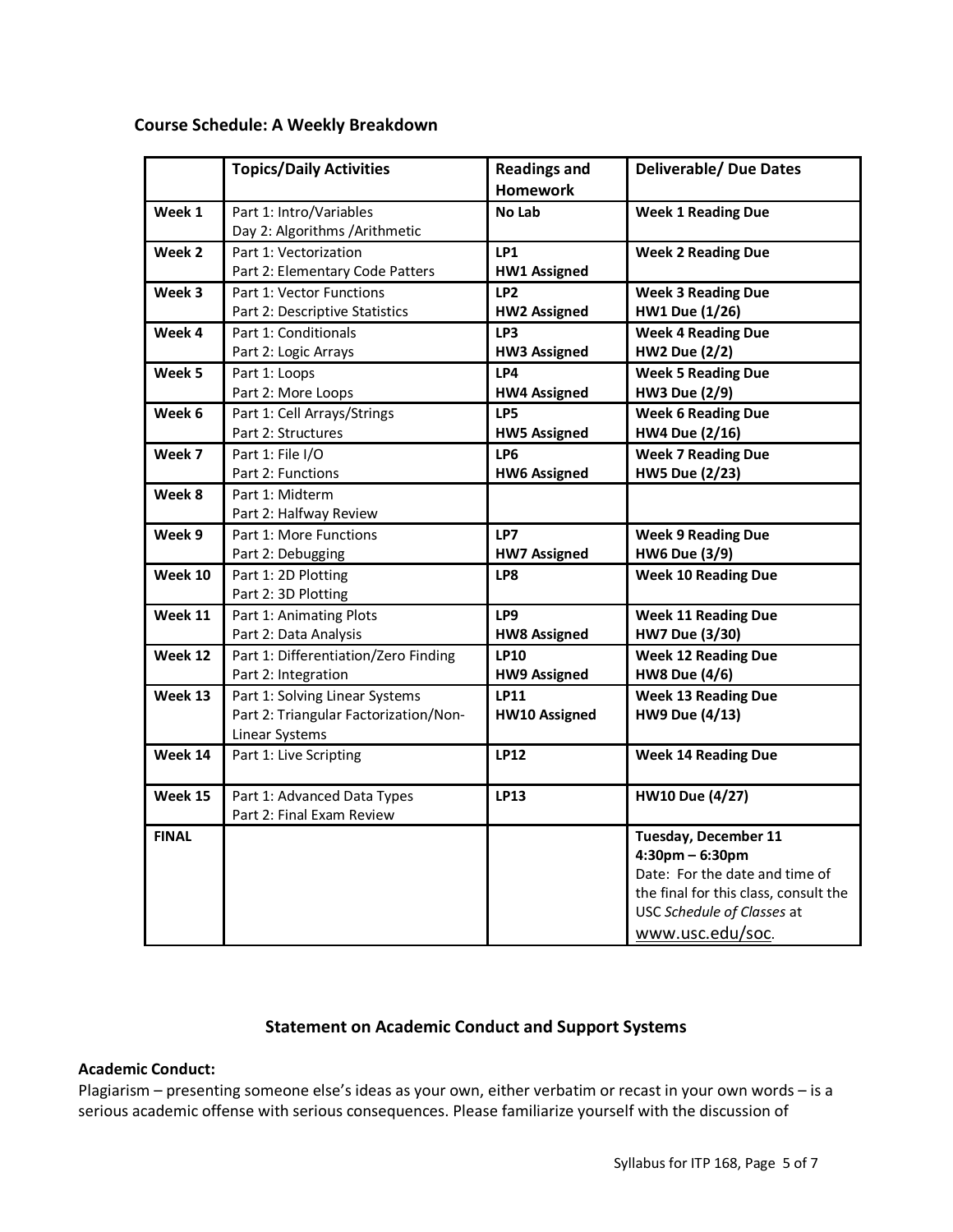plagiarism in *SCampus* in Part B, Section 11, "Behavior Violating University Standards" https://policy.usc.edu/scampus-part-b/. Other forms of academic dishonesty are equally unacceptable. See additional information in *SCampus* and university policies on scientific misconduct, http://policy.usc.edu/scientific-misconduct

In this class, all homework submissions will be compared with current, previous, and future students' submissions. If your work is found to be a copy of another person's work, or if you submit someone else's work as your own, the instructors will file a report with SJACS with a recommended penalty of an F in the course.

It is not okay to look through another student's code. It does not matter if this code is online or from a student you know, it is cheating. Do not share your code with anyone else in this or a future section of the course, as allowing someone else to copy your code carries the same penalty as you copying the code yourself.

## **Support Systems:**

*Student Counseling Services (SCS) - (213) 740-7711 – 24/7 on call* Free and confidential mental health treatment for students, including short-term psychotherapy, group counseling, stress fitness workshops, and crisis intervention. https://engemannshc.usc.edu/counseling/

### *National Suicide Prevention Lifeline - 1-800-273-8255*

Provides free and confidential emotional support to people in suicidal crisis or emotional distress 24 hours a day, 7 days a week. http://www.suicidepreventionlifeline.org

*Relationship and Sexual Violence Prevention Services (RSVP) - (213) 740-4900 - 24/7 on call* Free and confidential therapy services, workshops, and training for situations related to gender-based harm. https://engemannshc.usc.edu/rsvp/

*Sexual Assault Resource Center*

For more information about how to get help or help a survivor, rights, reporting options, and additional resources, visit the website: http://sarc.usc.edu/

*Office of Equity and Diversity (OED)/Title IX Compliance – (213) 740-5086* Works with faculty, staff, visitors, applicants, and students around issues of protected class.

## https://equity.usc.edu/

## *Bias Assessment Response and Support*

Incidents of bias, hate crimes and microaggressions need to be reported allowing for appropriate investigation and response. https://studentaffairs.usc.edu/bias-assessment-response-support/

## *The Office of Disability Services and Programs*

Provides certification for students with disabilities and helps arrange relevant accommodations. http://dsp.usc.edu

## *Student Support and Advocacy – (213) 821-4710*

Assists students and families in resolving complex issues adversely affecting their success as a student EX: personal, financial, and academic https://studentaffairs.usc.edu/ssa/

*Diversity at USC*